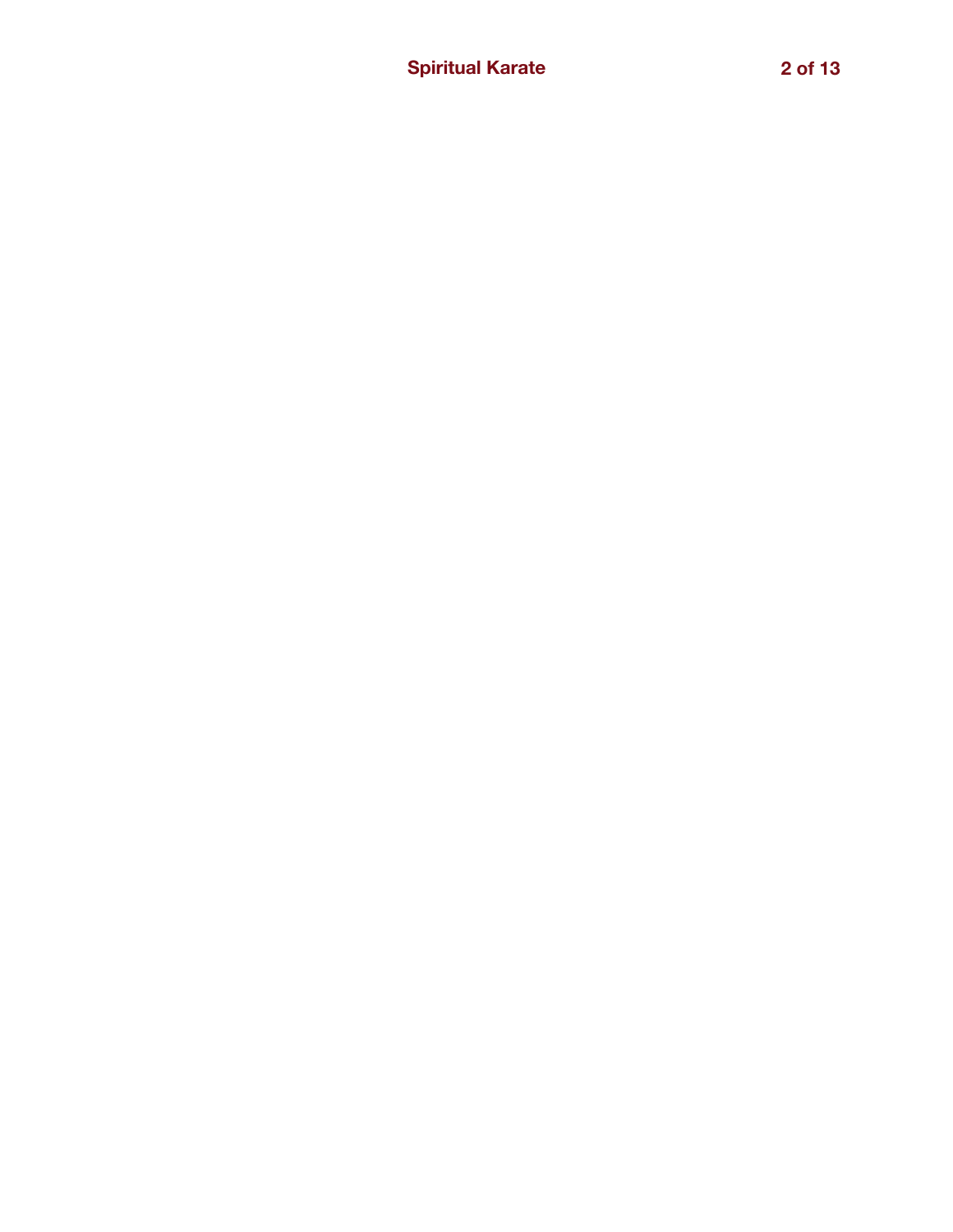### **Introduction**

Every Martial Arts class deals with four fundamental aspects of self defense: Kihon, Kata, Kumite and Kime (the Four K's of Karate).

Every Christian Martial Arts class deals with four fundamental aspects of spiritual defense: Knowing Christ, Growing in Christ, Spiritual Warfare and Focusing on God every minute of the day.

Here are how the four fundamentals of Martial Arts and Christianity combine in Christian Martial Arts: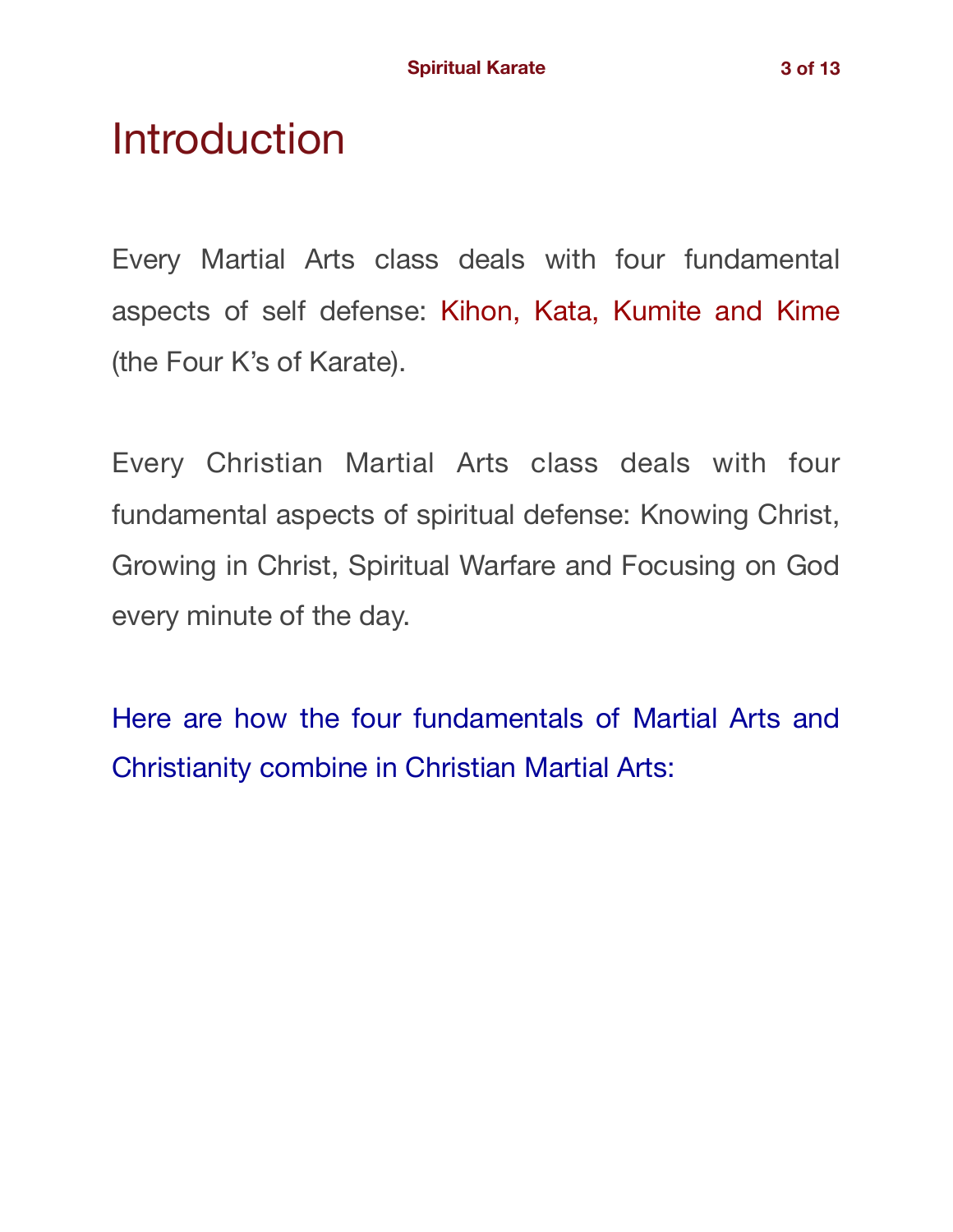### Kihon

*Kihon* is about "Martial Basics/Foundations"

*Spiritual Basics* 

Knowing Christ

- John 3:16-17
- Acts 16:30-31
- Romans 3:21-26
- 1 Corinthians 3:11
- Ephesians 2:1-10

Enjoying Christ

- Romans 5:1-2
- Philippians 4:4-7
- 1 Thessalonians 2:19-20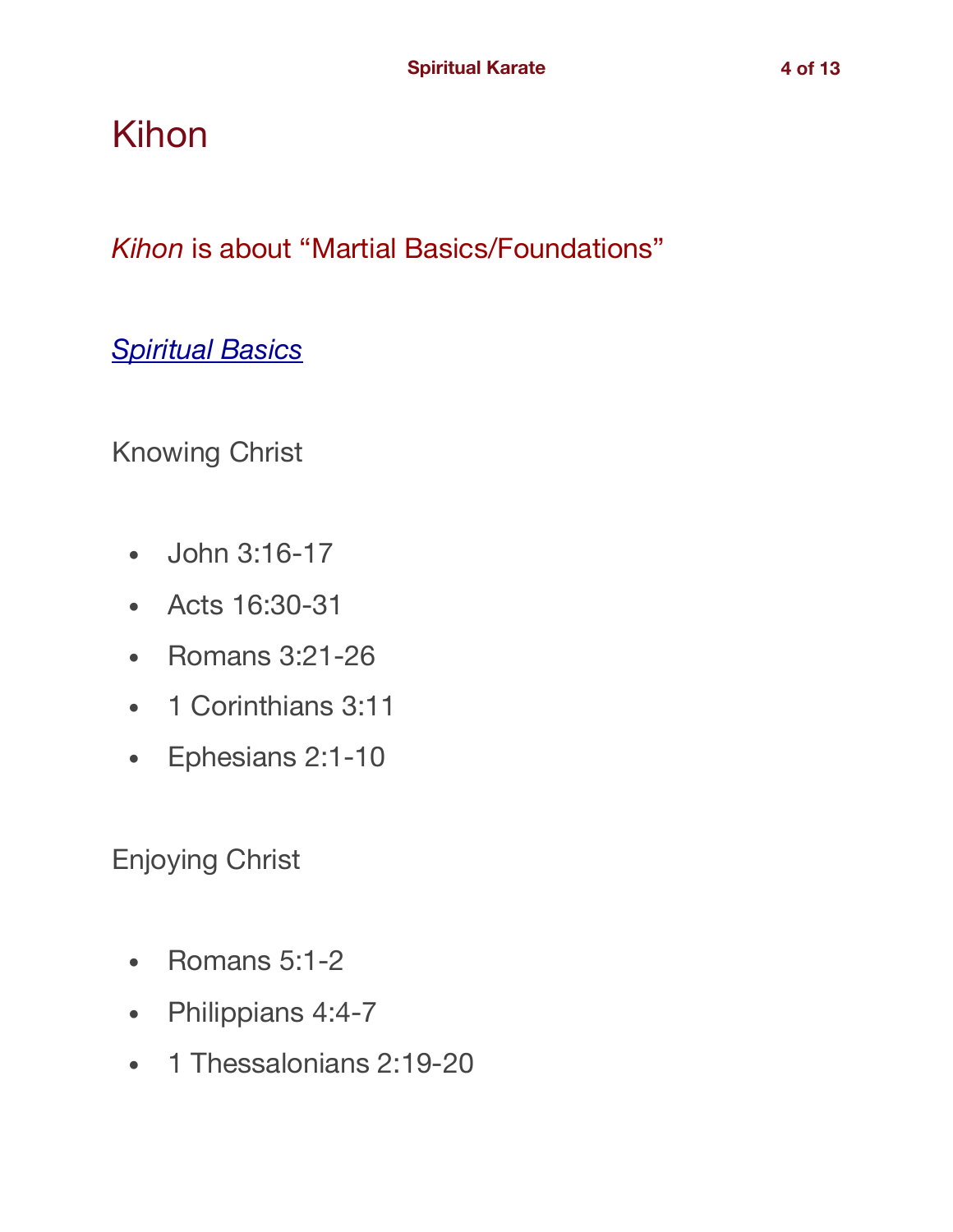#### Spiritual Principles

- Romans 8:1-4
- Galatians 5:1-16
- Colossians 2:4-10

#### Spiritual Fruit

- Romans 7:4-6
- Galatians 5:17-26
- Philippians 1:9-11

Spiritual Obedience

- Acts 5:29-32
- Romans 6:17-23
- Colosians 3:20-24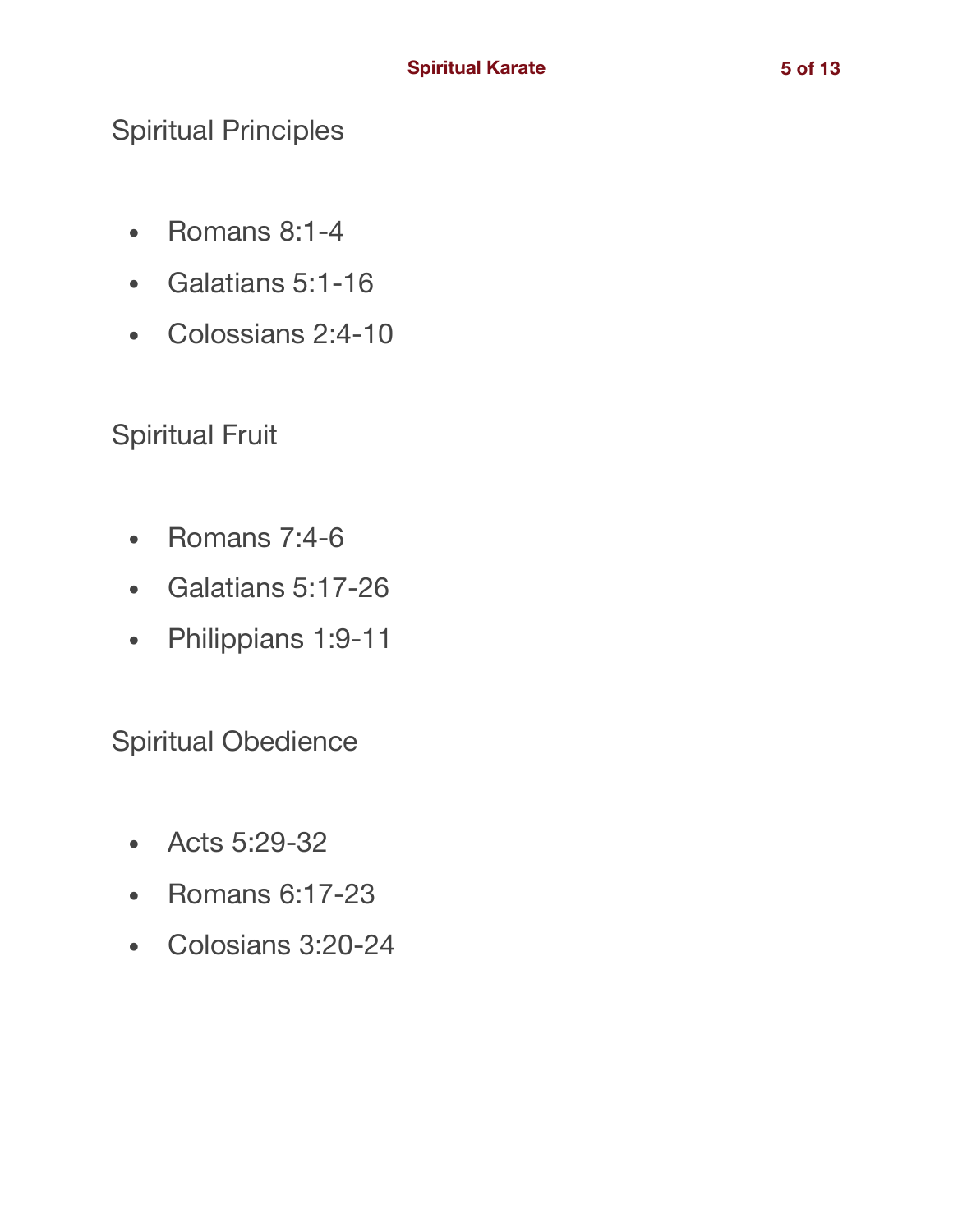#### Spiritual Worship

- Matthew 4:10
- John 4:23-24
- Philippians 3:1-3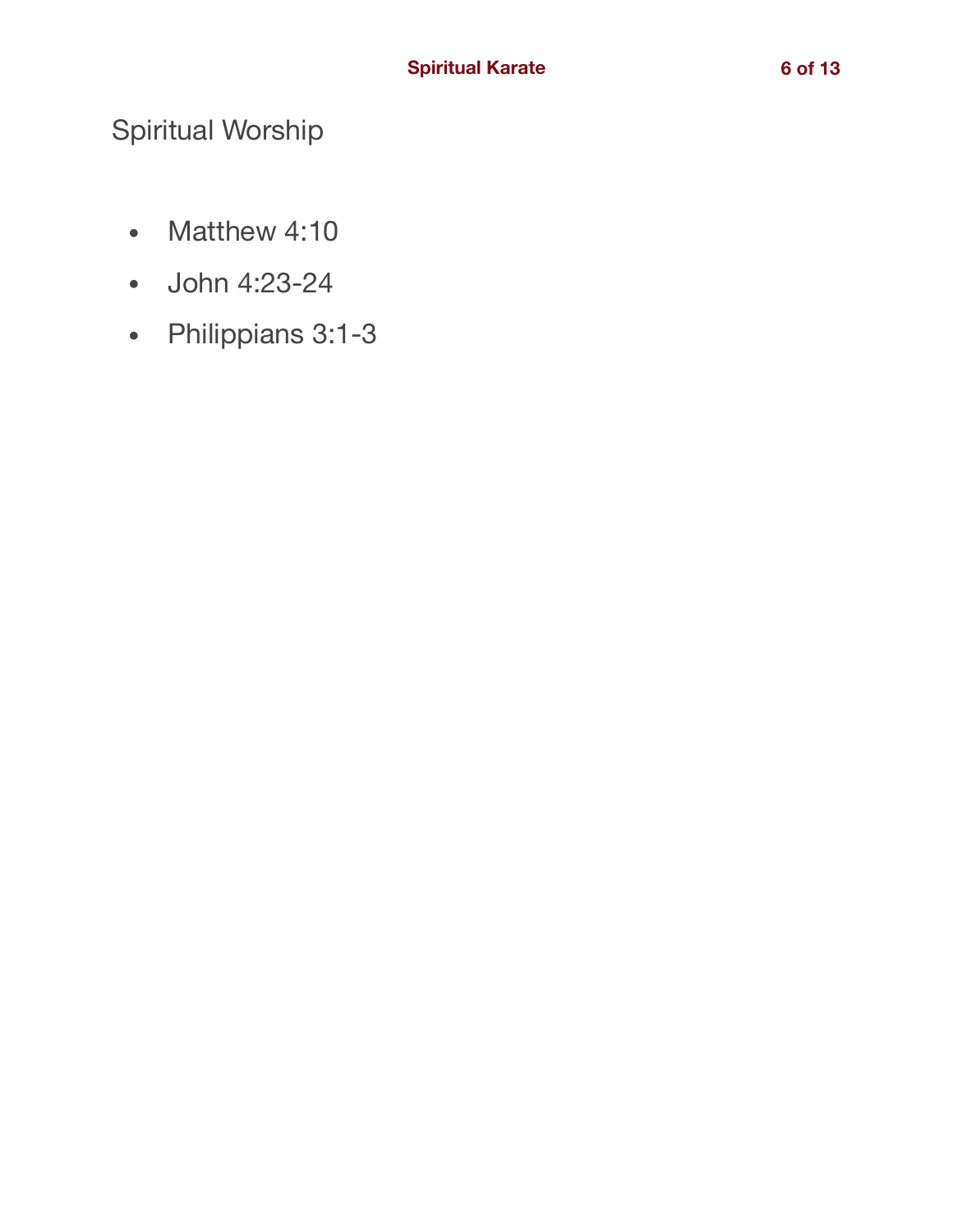Kata

*Kata* is about "Martial Forms/Patterns"

*Spiritual Forms/Patterns of Godliness*

Bible Study

(Even as Kata has Oyo – Interpretation – and Bunkai – Application – so it is with Bible study. The five steps of learning how to apply Kata to self-defense are the same for learning how to apply God's Word to our lives: Observation, Questions and Answers for Interpretation, Interpretation, Evaluation and Application, and Correlation.)

- Psalm 12:6
- Psalm 18:30
- Psalm 33:4-6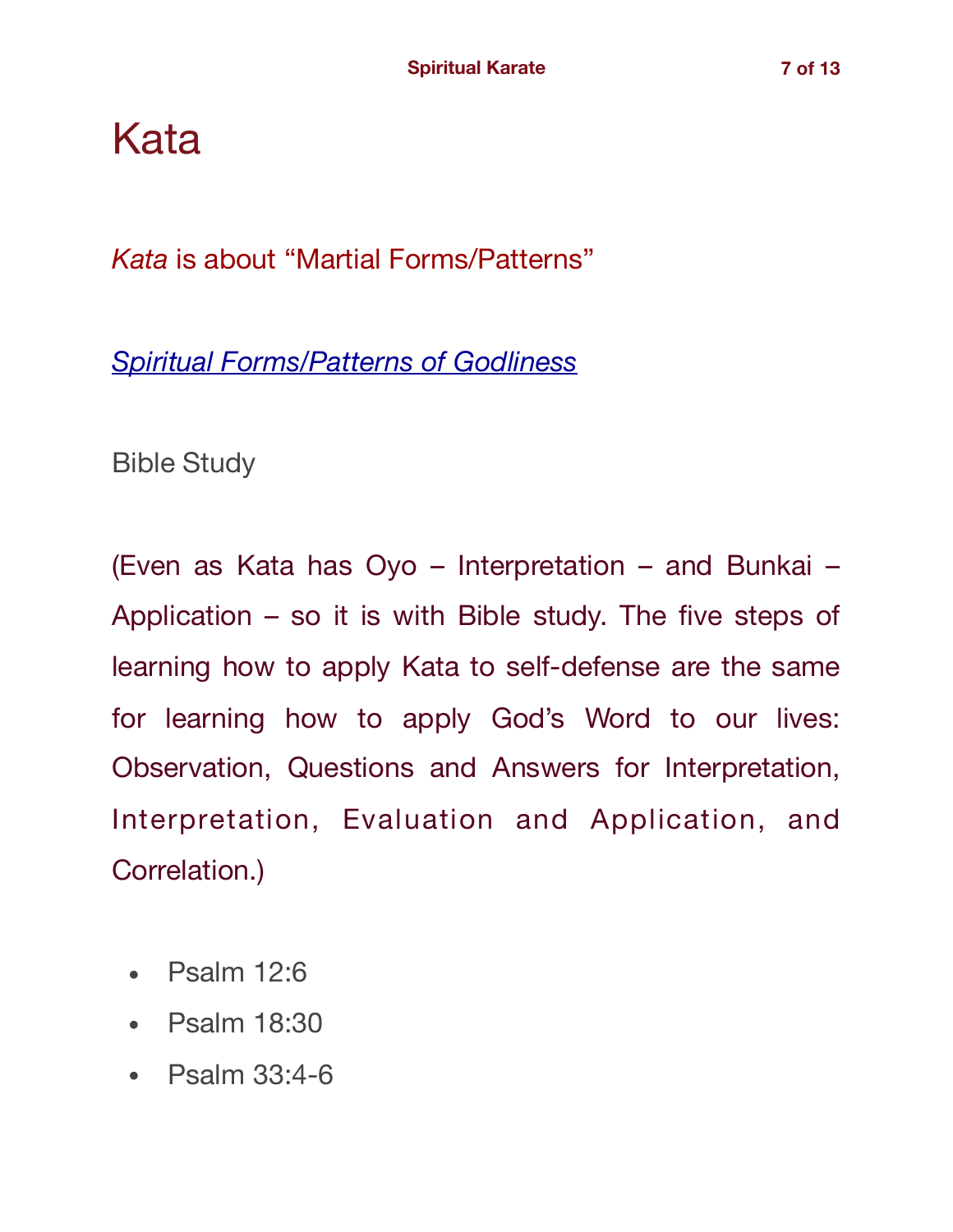- Psalm 68:11
- Psalm 119
- Psalm 130:5
- 2 Timothy 1:13
- 2 Timothy 2:15
- 2 Timothy 3:14-17

Scripture Memory

- Psalm 1:1-2
- Psalm 63:1-6
- Psalm 119:1-6
- 1 Timothy 4:12-16
- 2 Timothy 3:14-17

Building the Body

- Romans 14:17-19
- 1 Corinthians 14:12
- Ephesians 4:8-16, 29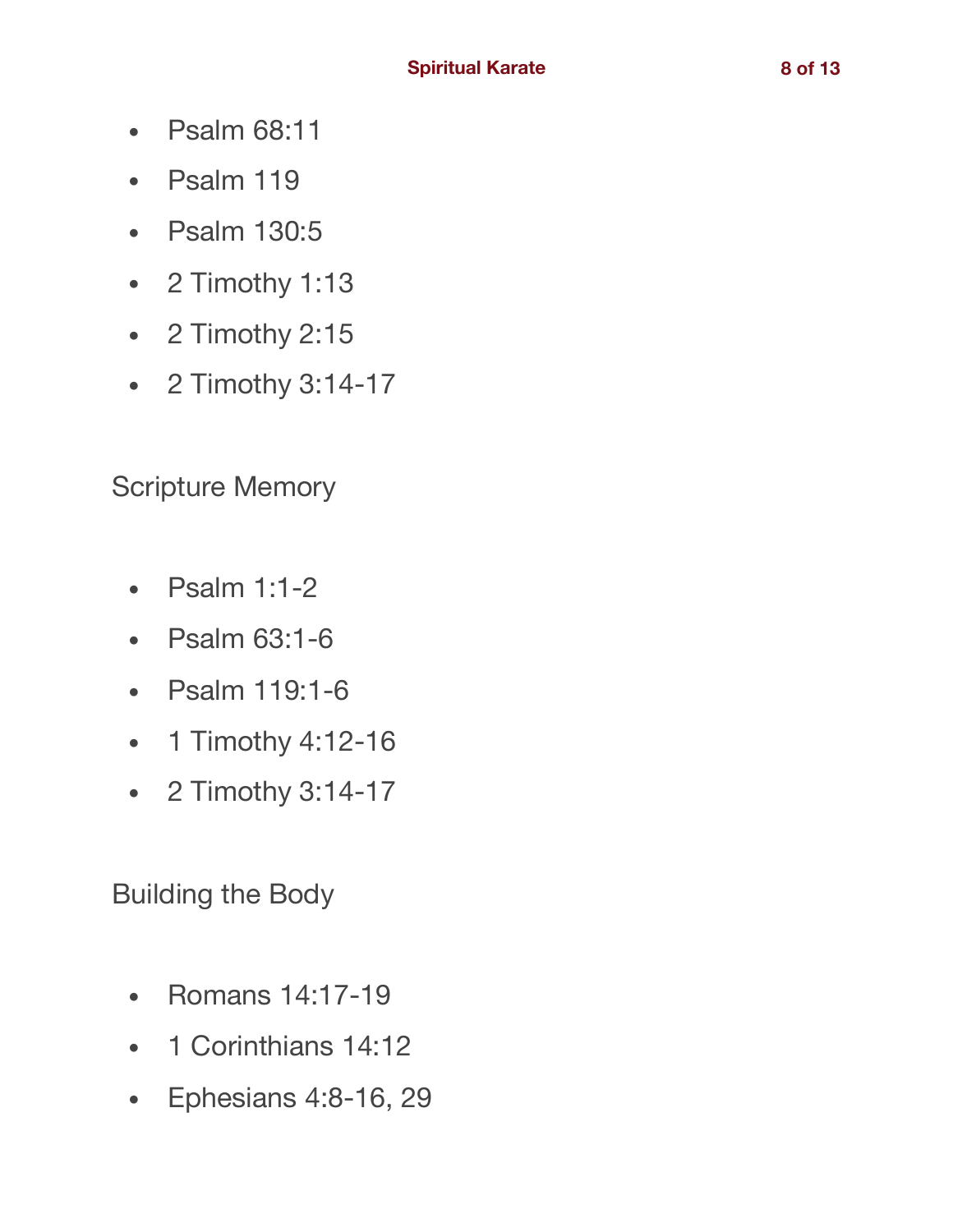• 1 Thessalonians 5:11

Discipleship

- Matthew 28:19-20
- Ephesians 5:1-2
- Romans 6:16-23
- Romans 8:28-30

Sharing Christ

- Romans 10:8-13
- 1 Corinthians 2:1-5
- 1 Corinthians 15:1-11
- 2 Corinthians 5:18-21
- Galatians 1:6-9
- Ephesians 2:1-10
- 2 Timothy 4:1-5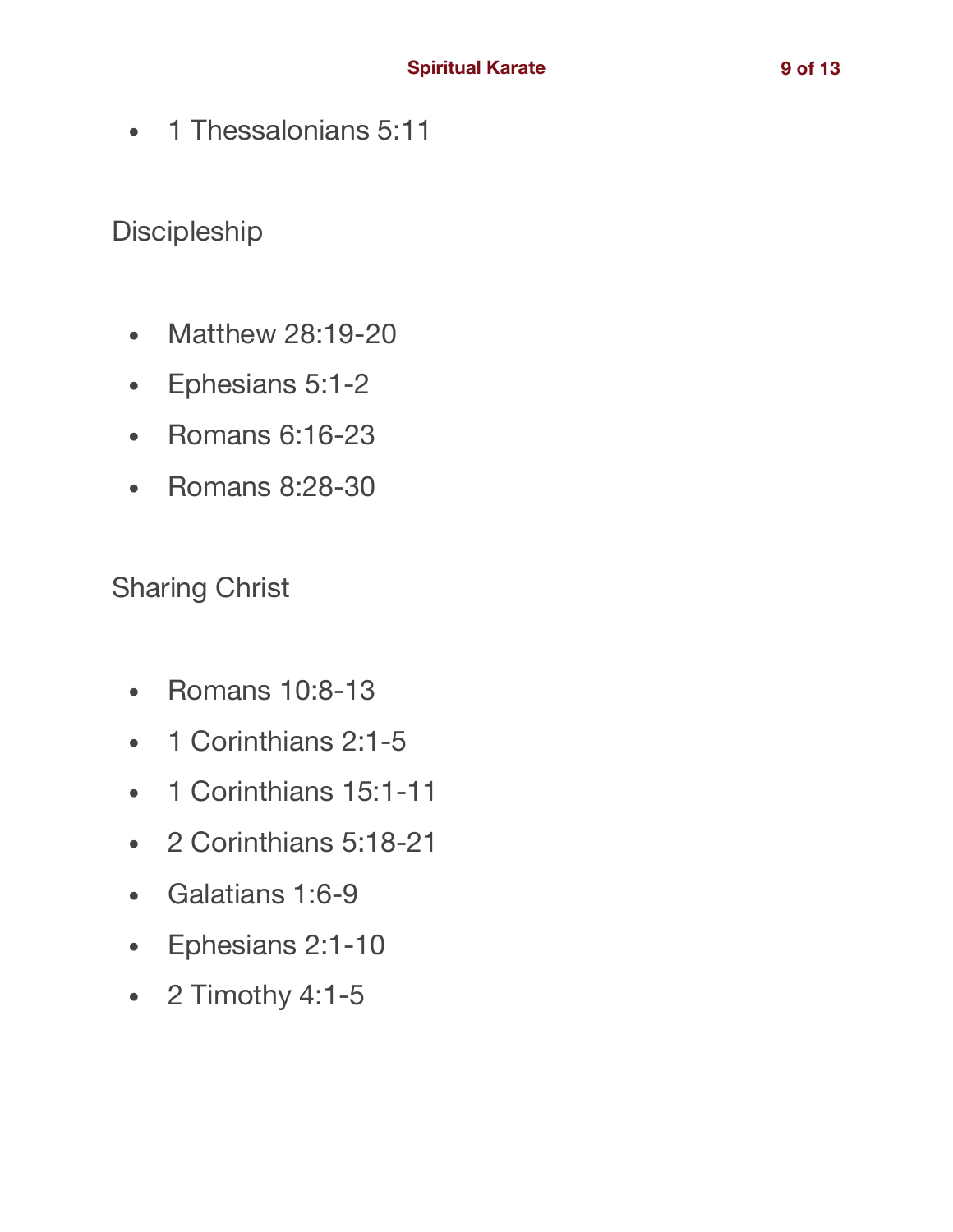## Kumite

*Kumite* is about "Martial Defense"

*Spiritual Defense* 

Spiritual Weapons

- 2 Corinthians 10:3-6
- Ephesians 6:10-18
- 2 Timothy 2:3-4

Spiritual Gifts

- Romans 12:1-8
- 1 Corinthians 12:1-11
- 1 Corinthians 13 & 14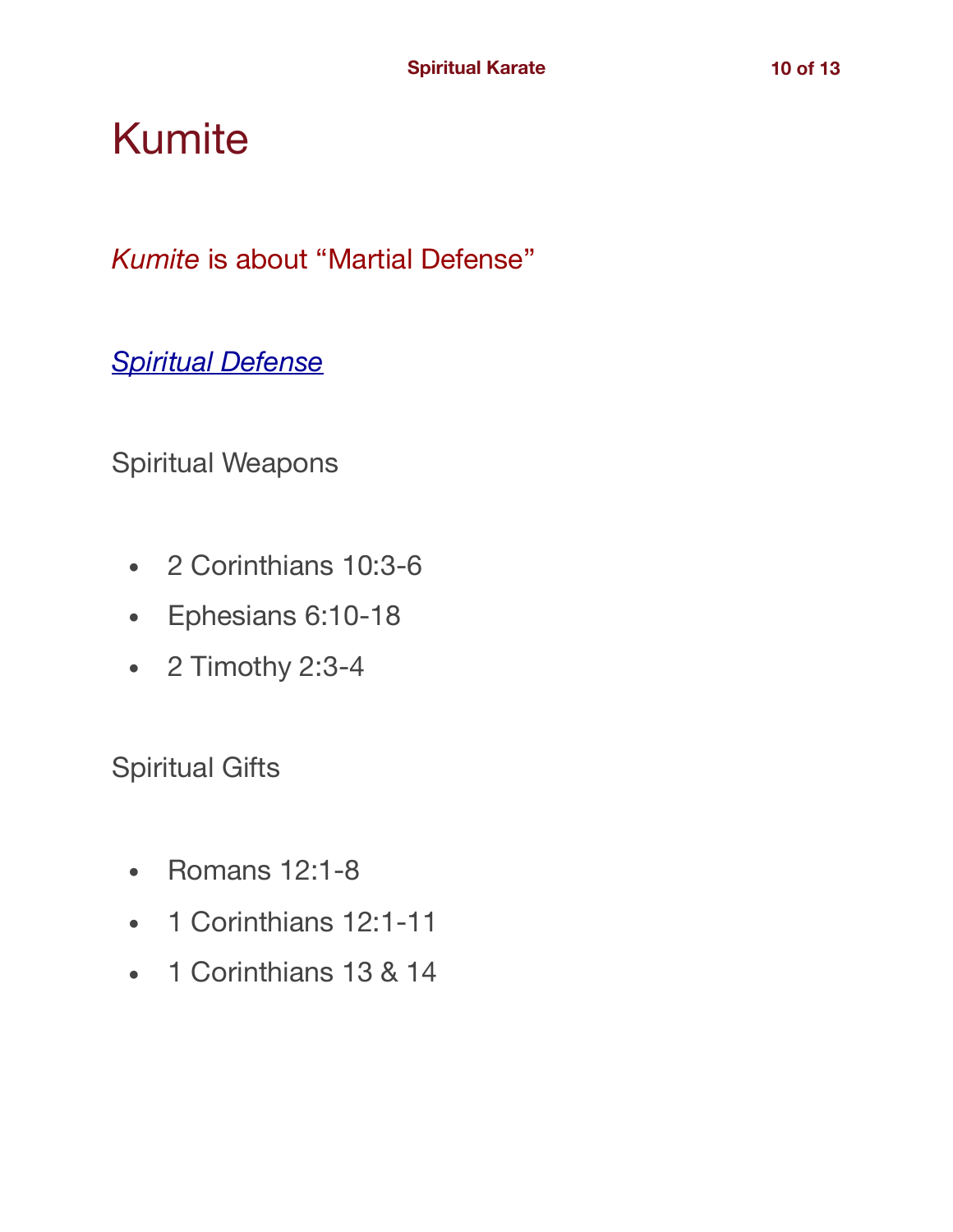## Kime

*Kime* is about "Martial Focus"

#### *Spiritual Focus*

Spiritual Energy

- Ephesians 1:15-23
- Ephesians 3:14-21
- Philippians 4:12-13
- Colossians 1:9-18

Spiritual Passion

- Mark 12:30
- Romans 8:28-39
- Romans 12:9-11
- 1 Corinthians 2:9-10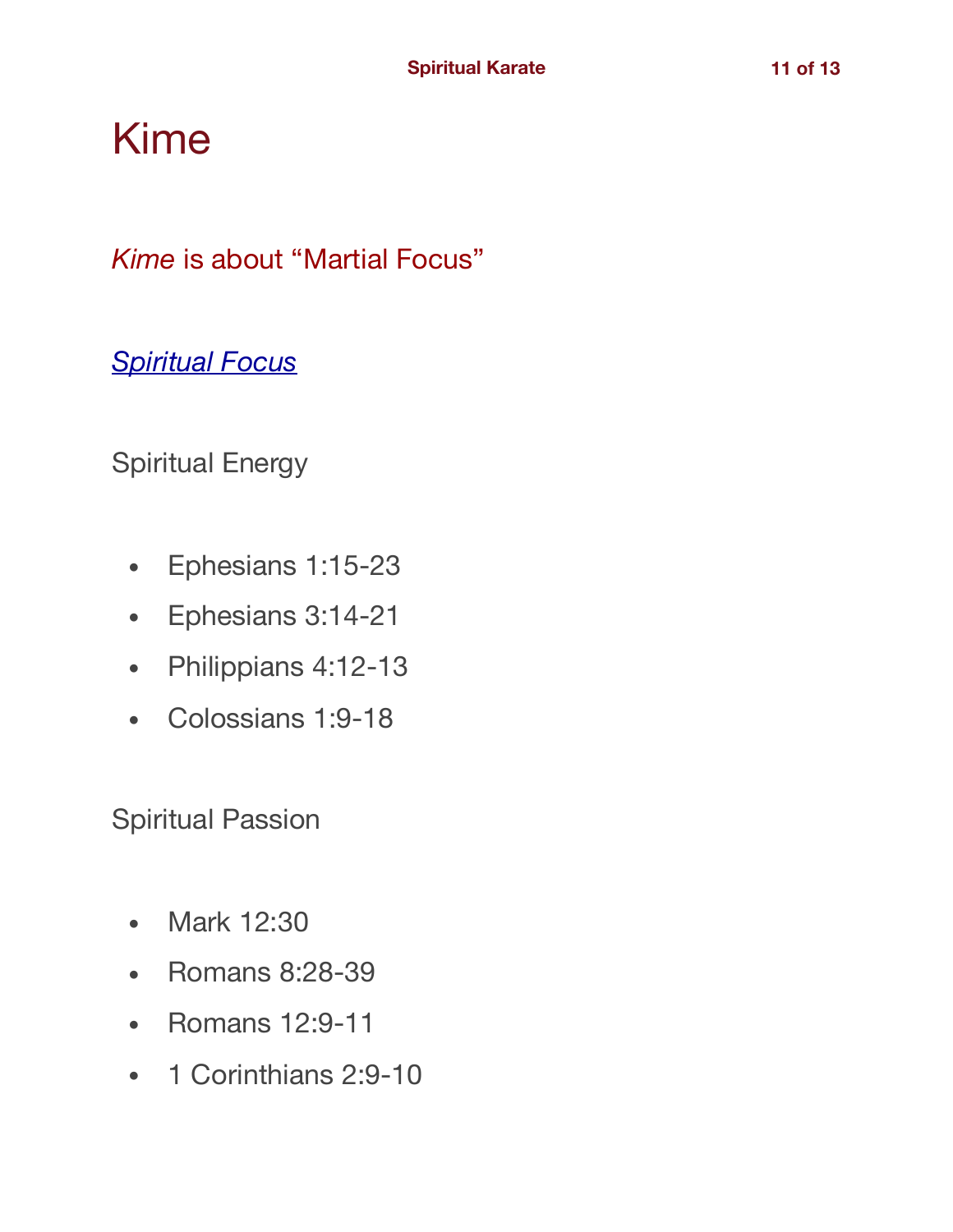• Hebrews 12:1-2

Spiritual Prayer

- Romans 12:12
- Romans 15:30
- Ephesians 6:18
- Philippians 4:6-7
- 1 Thessalonians 5:16-18, 25
- 1 Timothy 2:1-8

Spiritual Meditation

- Joshua 1:8
- Psalm 1:2
- Psalm 19:14
- Psalm 119:15, 97
- Philippians 4:8-9
- Colossians 4:2-4